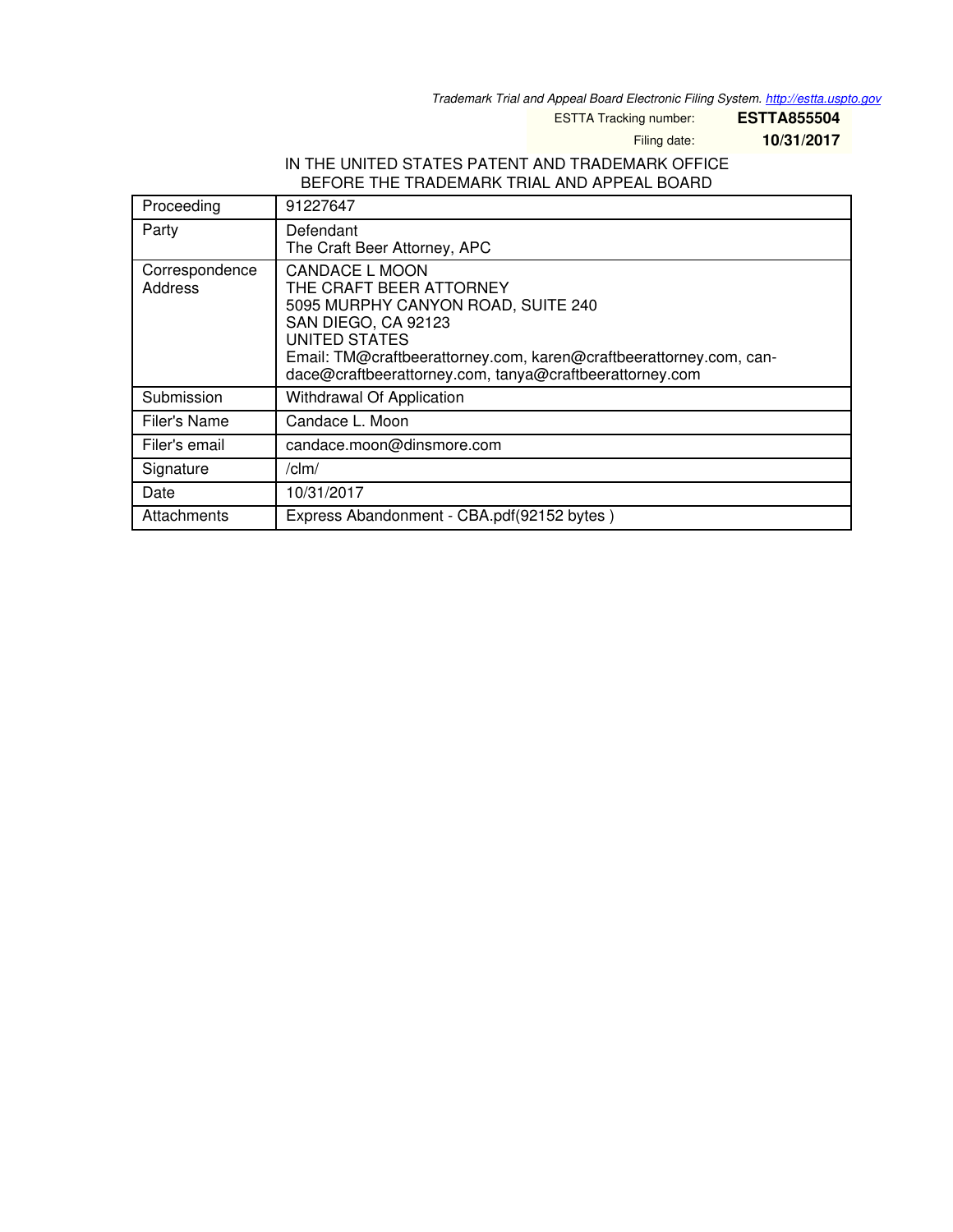### **IN THE UNITED STATES PATENT AND TRADEMARK OFFICE BEFORE THE TRADEMARK TRIAL AND APPEAL BOARD**

| FUNKHOUSER VEGOSEN LIEBMAN<br>& DUNN LTD., |                                                                                  |
|--------------------------------------------|----------------------------------------------------------------------------------|
| Opposer,                                   | : Opposition Nos.: 91227647 (Parent<br>case),<br>: 91227650, 91227651, 91227673, |
| V.                                         | : 91227681, 91227689, 91277691,<br>: 91227703, 91227705, 91227706, and           |
| THE CRAFT BEER ATTORNEY, APC,              | 91227783                                                                         |
| Applicant.                                 | Serial No.: 86504533                                                             |

#### **EXPRESS ABANDONMENT OF APPLICATION**

Applicant The Craft Beer Attorney, APC. hereby expressly abandons the above-

identified application, pursuant to Trademark Rules 2.68 and 2.135.

Respectfully Submitted,

Dated: **October 31, 2017** /*Candace L. Moon*/

Candace L. Moon 655 West Broadway, Ste. 800 San Diego, CA 92101 Voice: (619) 749-4115 *President, The Craft Beer Attorney, APC*